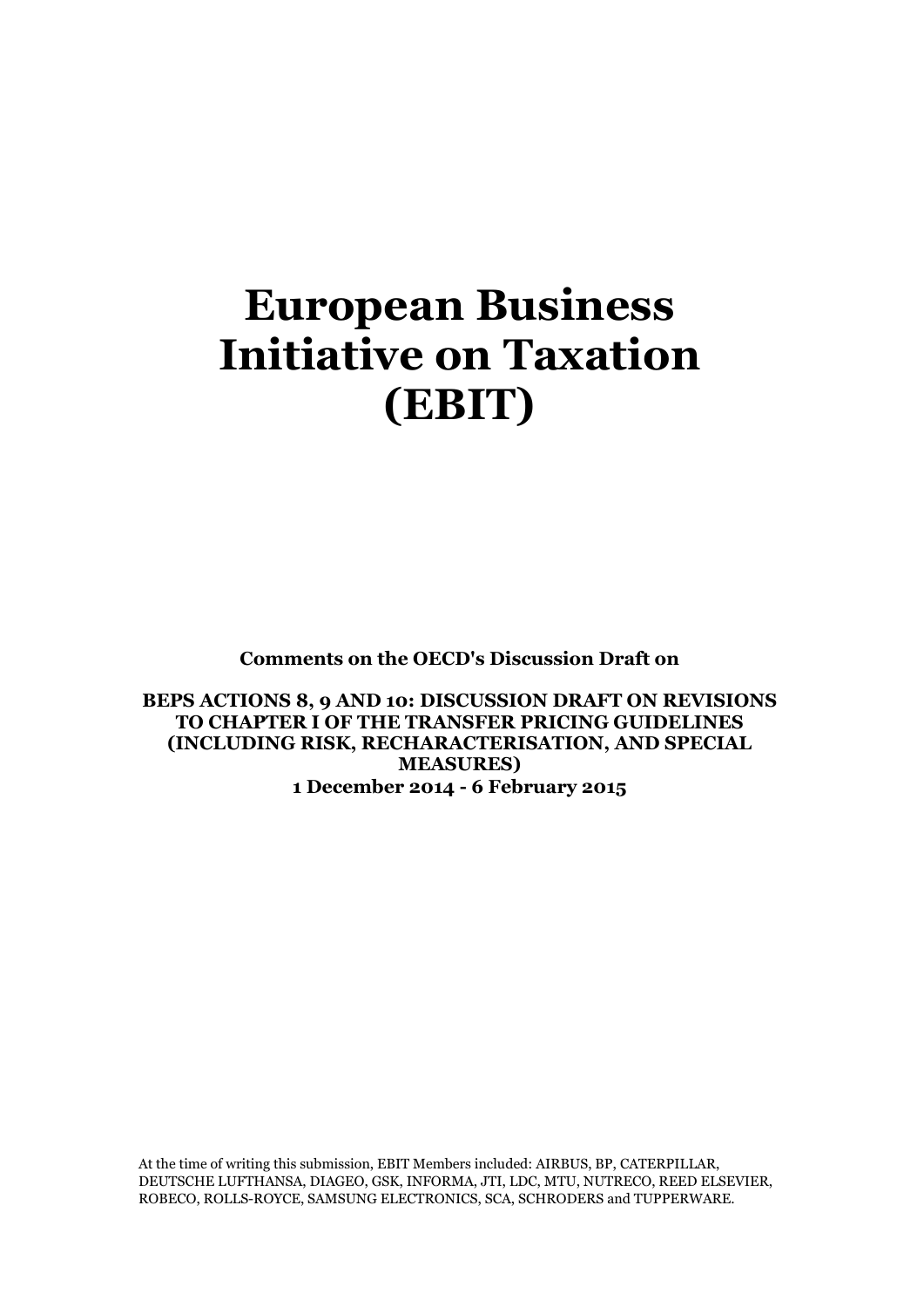**EBIT Comments on BEPS Actions 8, 9, and 10: Discussion Draft on Revisions to Chapter I of the Transfer Pricing Guidelines (Including Risk, Recharacterisation, and Special Measures)**

Andrew Hickman Head of Transfer Pricing Unit OECD/CTPA 2, rue André Pascal 75016 Paris FRANCE

Submitted by email to: TransferPricing@oecd.org

Brussels, 6 February 2015

Dear Andrew,

EBIT is grateful for this opportunity to provide comments on the OECD Public Discussion Draft on BEPS Actions 8, 9, and 10: Discussion Draft on Revisions to Chapter I of the Transfer Pricing Guidelines (Including Risk, Recharacterisation, and Special Measures), hereinafter: "the Discussion Draft").

#### **General comments**

EBIT's Members support the Discussion Draft's efforts to provide additional guidance on the re-draft of Chapter I of the OECD Transfer Pricing Guidelines with a view to preventing BEPS.

We welcome the Discussion Draft's revised Section D of Chapter I of the Transfer Pricing Guidelines in Part I which quite accurately identifies the limited situations where it makes sense to look past the contractual terms and documentation in order to determine the appropriate treatment for transfer pricing purposes.

EBIT also supports the Discussion Draft's recognition that the delineation of transfer pricing transactions should reflect business realities, and should take into account actual conduct of parties and actual allocation of risk, and that contractual terms mirror these business realities best in principle.

We welcome the recognition by the OECD in the Discussion Draft that the identification and allocation of risks is an essential and inherent component of day-to-day commercial activities. EBIT Members consider that risk can be (and is) often centralised and managed most effectively away from where the operational activities are.

EBIT Members consider with regard to Part II that any special measures should ideally be consistent with the arm's length principle. The number of cases beyond the arm's length principle where special measures are required, should in our view be kept to a minimum, and be applied as a last resort and back up to the guidance in Section D of the Discussion Draft. Such special measures should be invoked following a good faith negotiation between taxpayers and the tax administrations regarding the application of Section D. EBIT believes that it is essential to provide clear and unambiguous guidance and assistance to tax administrations which will allow them to apply the Transfer Pricing Guidelines correctly.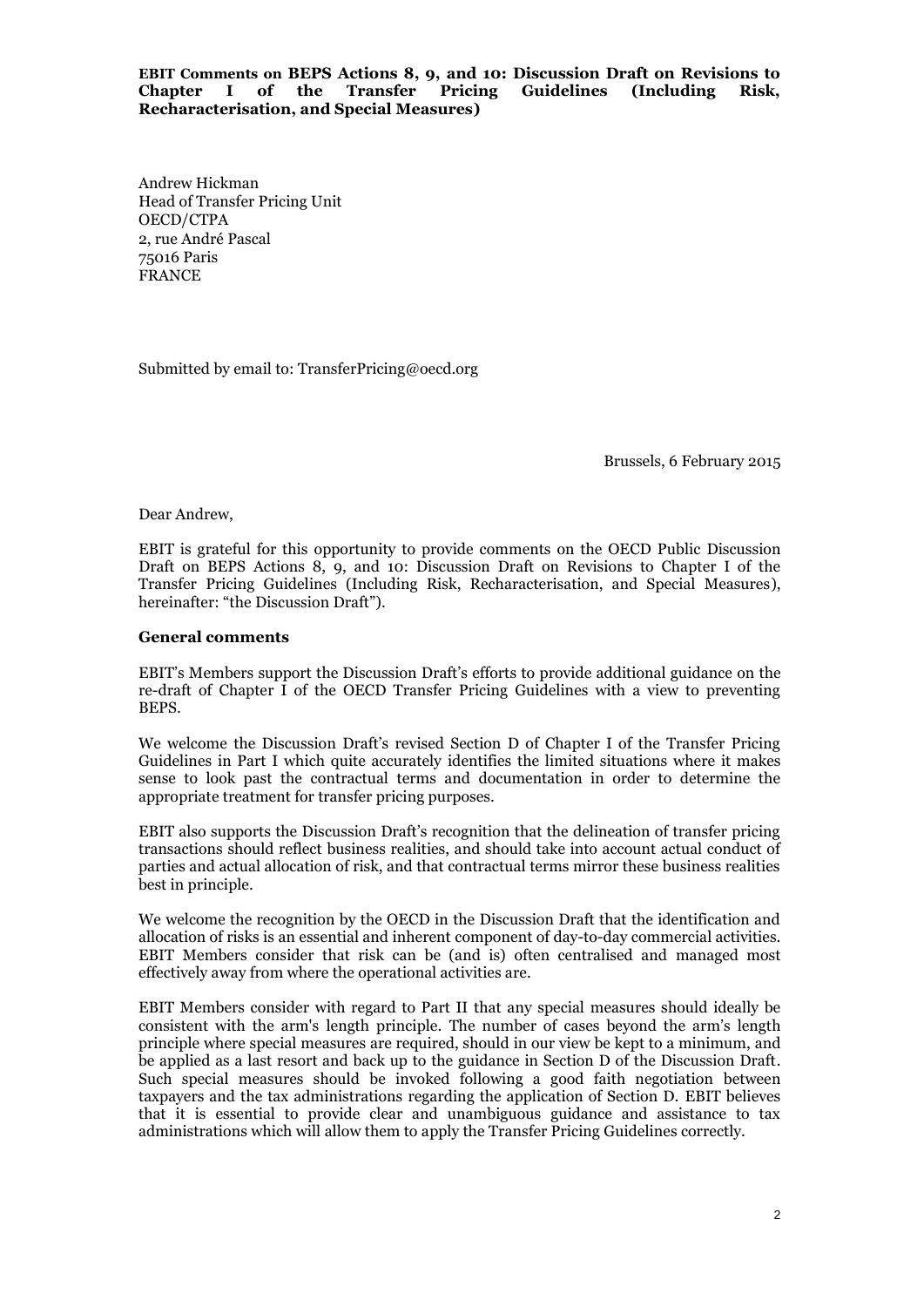### **Specific comments**

#### **D. GUIDANCE FOR APPLYING THE ARM'S LENGTH PRINCIPLE**

### **D.1 Identifying the commercial or financial relations**

EBIT Members would welcome further clarification of the broad scope of the Discussion Draft's concept of commercial or financial relationships between associated enterprises in the context of the Transfer Pricing Guidelines.

The Discussion Draft states in paragraph 3 that written contracts provide the starting point for delineating the transaction between independent enterprises and how the responsibilities, risks, and benefits arising from their interaction are to be divided. EBIT wishes to reiterate that written commercial contracts are more often than not at the heart of any commercial and financial arm's length relations between independent enterprises.

The Discussion Draft states that where no written terms exist or the conduct of the parties shows that the contractual terms are ambiguous, incorrect or incomplete, the delineation of the transaction "should be deduced, clarified, or supplemented by the tax administration based on the review of the commercial or financial relations as reflected by the actual conduct of the parties". EBIT is concerned that the subjective term "deduced" may be interpreted by tax administrations as giving them wider discretion in deciding for companies what is commercially reasonable and in disregarding contracts and transactions more easily. EBIT wishes to emphasise the importance of providing clear and unambiguous guidance to tax administrations as regards the correct application of the Transfer Pricing Guidelines.

The Discussion Draft in paragraph 7 refers to an example whereby a transfer of value through technical assistance may have been granted and introduces the concept of synergies that may have been created through "deliberate concerted action" or know-how which may have been provided through seconded employees or otherwise. EBIT urges the Discussion Draft to clarify what is meant exactly with the newly introduced concept of "deliberate concerted action" as it is not elaborated further, if and how this ties in or complements the widely accepted concept in transfer pricing of group synergies as an advantage of being part of a group, how it can be used in practice by tax administrations, and how consistency with the arm's length principle can be assured. Further guidance on this is important because the role of synergies in value creation is extremely complex and certainly not undisputed in the transfer pricing arena.

More generally, we are concerned that the concept of "synergies" and some of the other concepts used in this section of the Discussion Draft, such as "interdependencies", "coordination," and "integration", seem to be used inappropriately because they seem to assume that an MNC is a single enterprise. We also note that this theoretical framework in this section would make it easier to justify non-recognition of transactions and disregarding contractual allocations of risk, but it may not be fully in line with today's business realities.

# *D.1.1 Functional analysis*

The concept of "capability" is added to the functional analysis as a factor in identifying the economic circumstances of the commercial and financial relations. EBIT Members are concerned that this addition introduces unnecessary complexity to the functional analysis and significantly increases the administrative burden for multinational groups. It may also lead to possibly different pricing for the same transaction based upon the "capabilities" of the parties.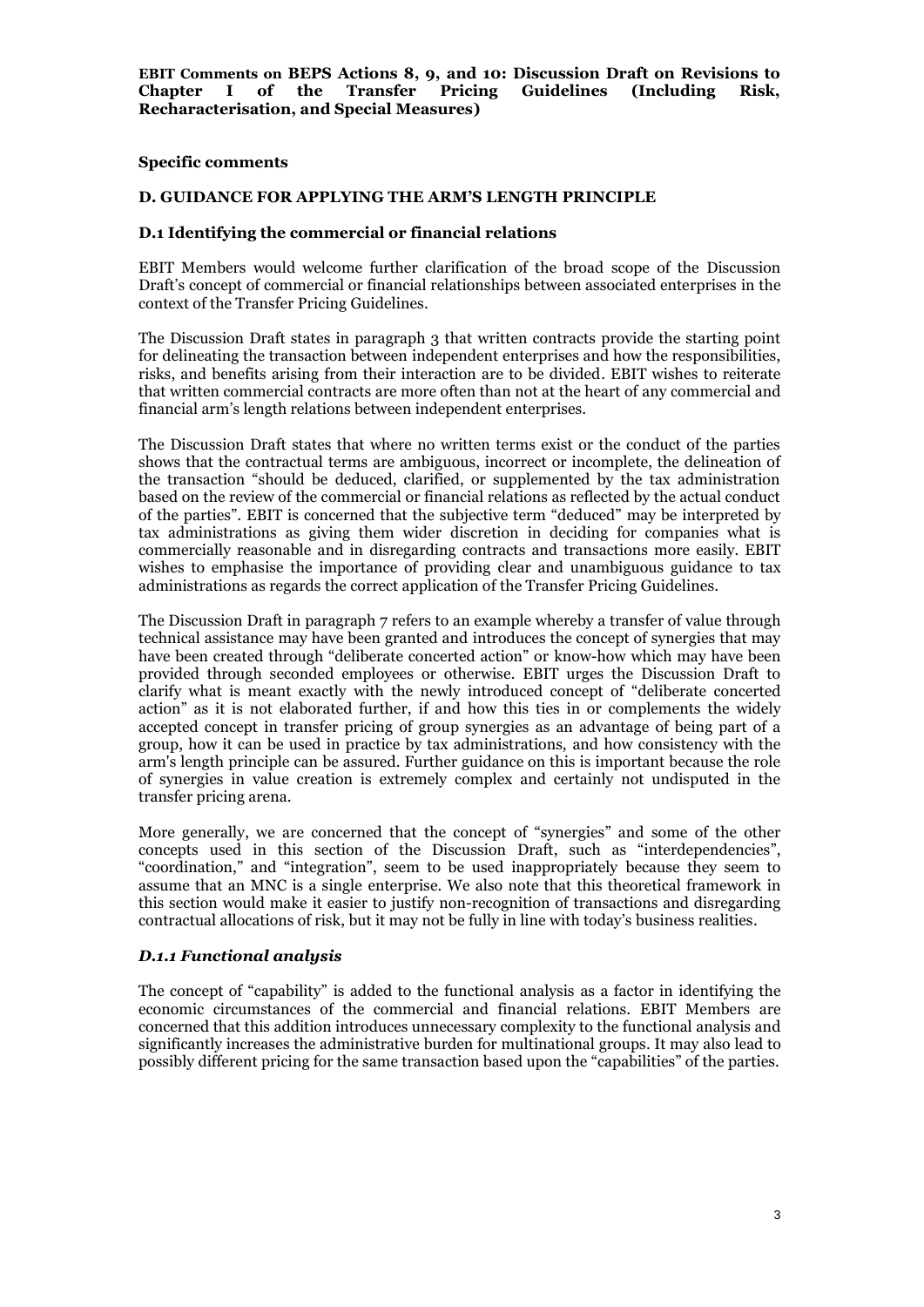# *D.1.4 Business strategies*

Further guidance regarding the analysis of business strategies and their impact on a controlled transaction would be helpful because otherwise the proposed analysis seems to merely introduce adding subjectivity to the risk analysis.

## **D.2. Identifying risks in commercial or financial relations**

We welcome the statement that risk is inherent in commercial activities and that the identification and allocation of risks is an essential component of a comparability analysis.

EBIT's Members consider that risk can be (and is) often centralised and managed most effectively away from where the operational activities are.

We generally concur with the statement in paragraph 66 of the Discussion Draft that: "financial capacity to bear risk is a relevant but not determinative factor in considering whether a controlled party should be allocated a risk return."

As an example: an offshore cash-box provides finance to an operating affiliate, but (notwithstanding the contractual terms) the cashbox entity plays no material role in the management or control of risk, or in monitoring/reviewing the activities of those to whom it has outsourced the management or control of risk, and neither does it appear to have the capability to do so. In this case, we would agree with the proposition that the starting point in calculating the return to the cashbox company is that it should be a financing-type return – albeit a relatively high financing return reflecting the inherently risky nature of the activities being financed and the resultant uncertainty in the repayment of the financing.

## *Additional points – Imputed moral hazard*

EBIT believes that whilst moral hazard exists in some but certainly not all third party transactions, it is very difficult under the arm's length principle to appreciate when moral hazard should be imputed in a multinational group.

# *D.2.5. Risk management*

The Discussion Draft concludes too easily in our view that a company's decision to outsource risk mitigation or management, which is common commercial practice, does not involve risk and that such decisions will automatically result in that company losing control of the risk process or delegating all of the risk.

The Discussion Draft cites line management in business segments, operational entities and functional departments as a good solution. In practice, line management does not indicate per se whether the top level reporting entity really controls the risk or not, and we think it would be helpful if the Discussion Draft could clarify how line management and outsourcing risk management interlink and interact.

## **D.4. Non-recognition**

Whilst EBIT Members welcome the statement that every effort should be made to determine the actual nature of the transaction and apply arm's length pricing to the accurately delineated transaction, and that non-recognition is not used simply because determining an arm's length price is difficult, the proposed Guidelines should ensure that taxpayers are not inappropriately confronted with non-recognition. In our view, non-recognition should therefore be explicitly mentioned in paragraph 82 as a last resort.

EBIT Members believe that the Discussion Draft's recommendation that an entity, which has a separate legal personality, can be disregarded, should be considered with great caution and